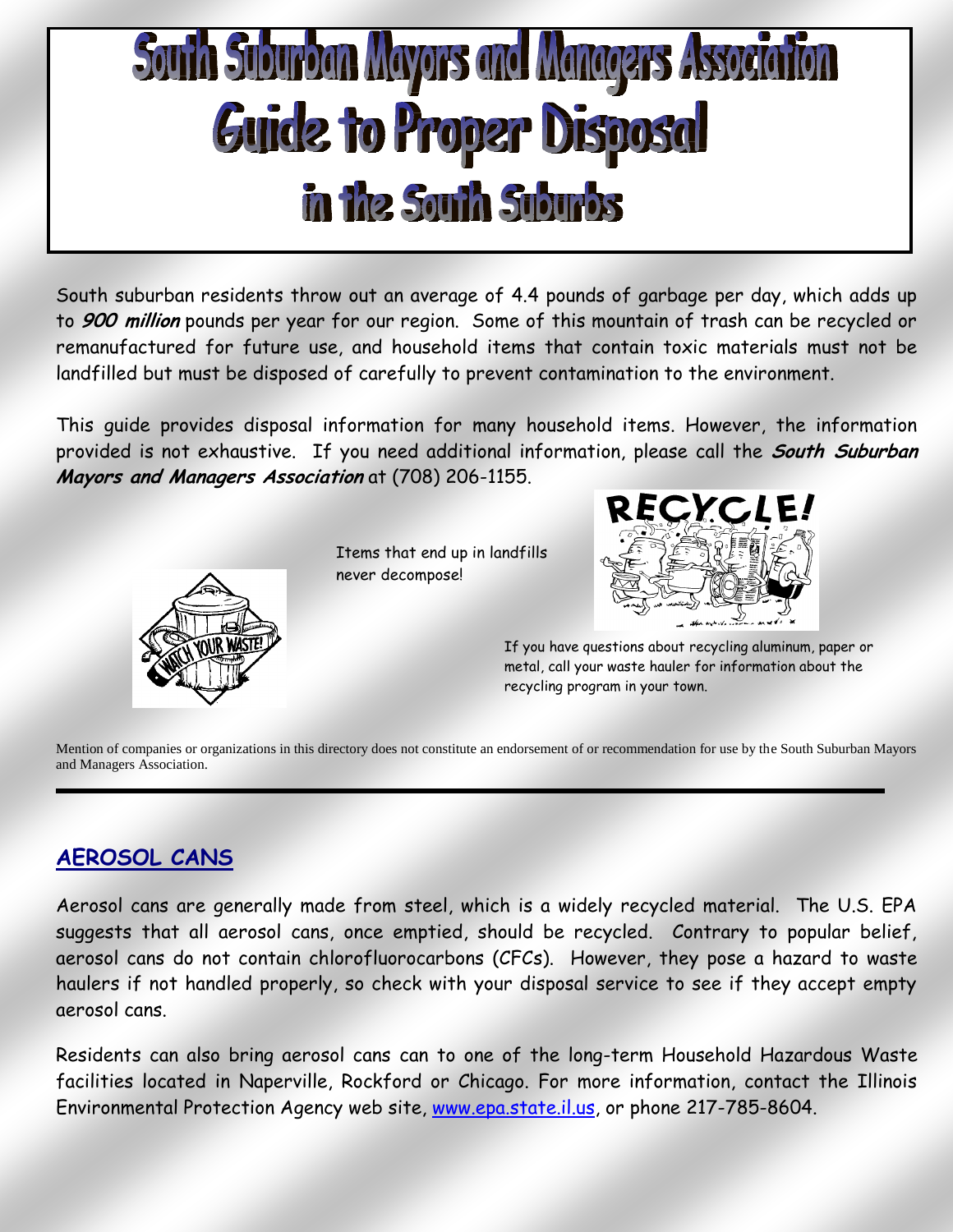### **APPLIANCES**

Major appliances (sometimes called "white goods") include air conditioners, clothes washers and dryers, dehumidifiers, dishwashers, freezers, ranges and water heaters.

According to state law, the homeowner must remove the doors of refrigerators, freezers, dishwashers, and dryers. Refrigerant gas (freon) and electrical switches containing mercury are also the responsibility of the homeowner, who must hire a certified appliance processor to have them removed.

#### REFRIGERATORS/FREEZERS (white goods)**:**

| Metro Recycling       |
|-----------------------|
| 13546 S. Western Ave. |
| Blue Island, IL       |
| 708-388-1551          |
| Buys scrap metals     |

Call to schedule a pick up 2611 East End Ave. 1-888-806-2273 Chicago Heights, IL 708-388-1551 M – F: 7a – 8p 708-856-8801 Sat: 9a – 5:30p Buys scrap metals

ComEd: Customers Only Gaby Iron & Metal Company

Illinois Recycling Services 12 N. Dixie Hwy Momence, IL 708-314-8624

**Best Buy** stores also have haul-away or pickup programs for appliances. Contact your local Best Buy for more information 1-800-BEST BUY.

# **AUTOMOTIVE PRODUCTS**

Automotive products such as antifreeze, brake fluid, and transmission fluid contain many toxic materials and should not end up in the trash or sewers. Automotive products can be taken to one of the long-term Household Hazardous Waste facilities located in Naperville, Rockford or Chicago**.** Information is available on Illinois EPA's web site at [www.epa.state.il.us](http://www.epa.sate.il.us/) or by calling 217- 785-8604.

See **Motor Oil** section for more automotive product information.



# **BATTERIES**

**Car (lead-acid) batteries:** It has been illegal to dispose of car batteries in Illinois landfills since 1990, but lead-acid batteries are easily recycled or refurbished. When purchasing a new car battery, ask for a credit for your old one.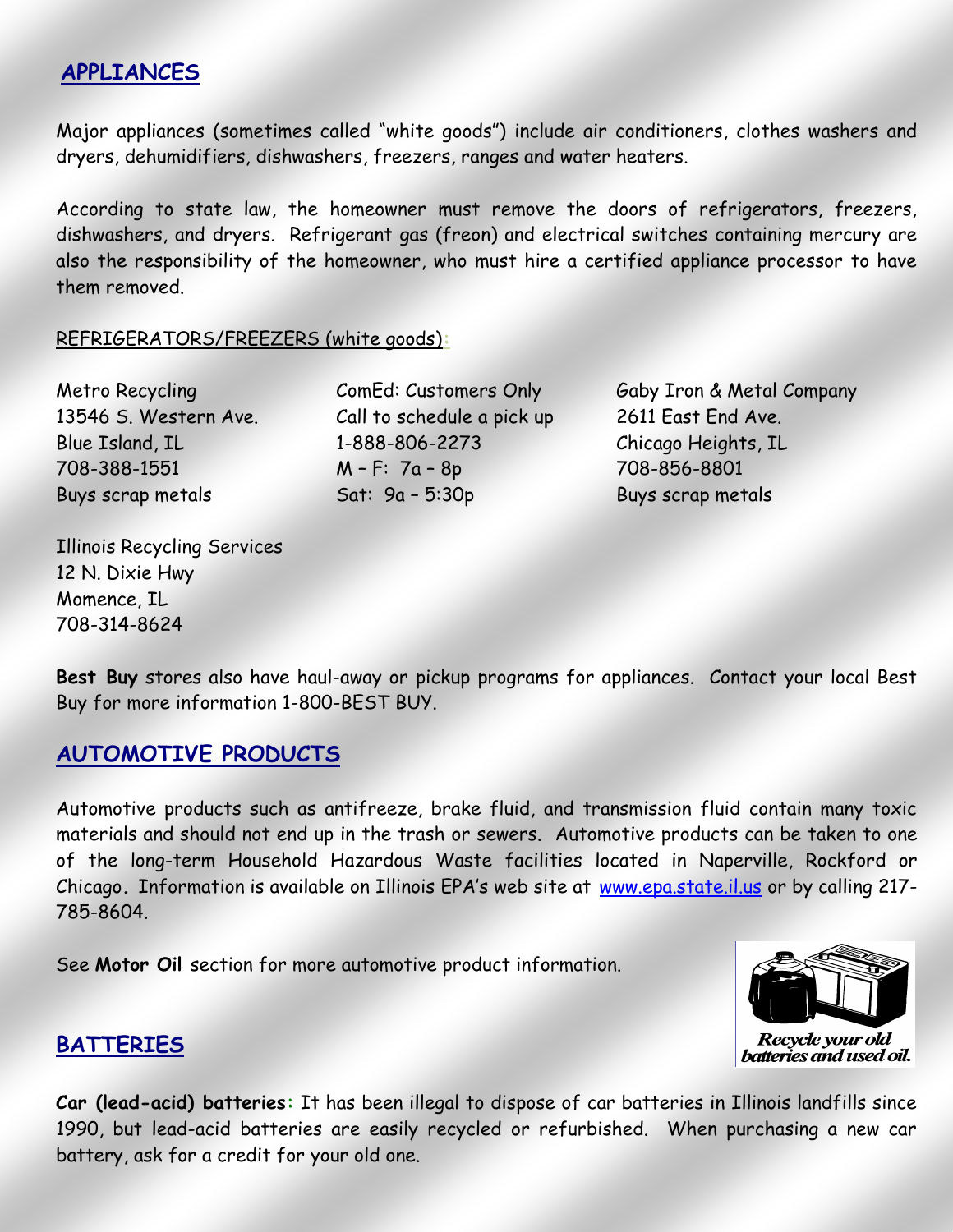AutoZone Batteries Plus Firestone Complete Car Care Home Depot Advance Auto Parts Walmart Tire & Lube Express O'Reilly Auto Parts Sam's Club Interstate All Battery Center

**Household Batteries (dry cell):** Common household or dry cell batteries contain heavy metals such as mercury, cadmium, and lead, and should never be landfilled or incinerated. Heavy metals have the potential to contaminate soil, water and air, which can seriously affect human health and the environment.The following business will accept and properly dispose of dry cell batteries.

> Country Club Hills Crete Heritage Health Foods Crete Public Library 4111 W. 183<sup>rd</sup> St. 1177 N. Main St. 708-957-0595 708-672-8017

**Battery Types & Sizes Common Uses** 

 $(9-volt, D, C, AA, and AAA)$  toys, etc.

Mercuric-oxide (button, some Hearing aids, heart monitors

Silver-oxide and zinc-air (button) Hearing aids, watches, cameras,

Alkaline and carbon-zinc Cassette players, radios, flashlights

Cylindrical and rectangular) Communication devices, cameras

Paging devices, calculators

Lithium (9-volt, C, AA, coin, button Cameras, calculators, computers pacemakers, watches

**Ni-cad** (nickel-cadmium) **Batteries** are used for cell phones and other electronic devices, such as kitchen appliances, portable vacuum cleaners and power tools.

All south suburban RADIO SHACK locations collect and recycle Ni-cad batteries, from any source.

**BATTERIES PLUS** recycles most batteries, call **1-800-677-8278 for** your nearest location.

The Rechargeable Battery Recycling Corporation gives information on how and where to recycle Ni-cad rechargeable batteries. The phone number is **1-800-822-8837**, and the web site is [www.rbrc.com](http://www.rbrc.com/)

Save your household batteries and bring them to one of the long-term Hazardous Waste Facilities located in Naperville, Rockford or Chicago.

#### Car Batteries

Markham Mokena Plainfield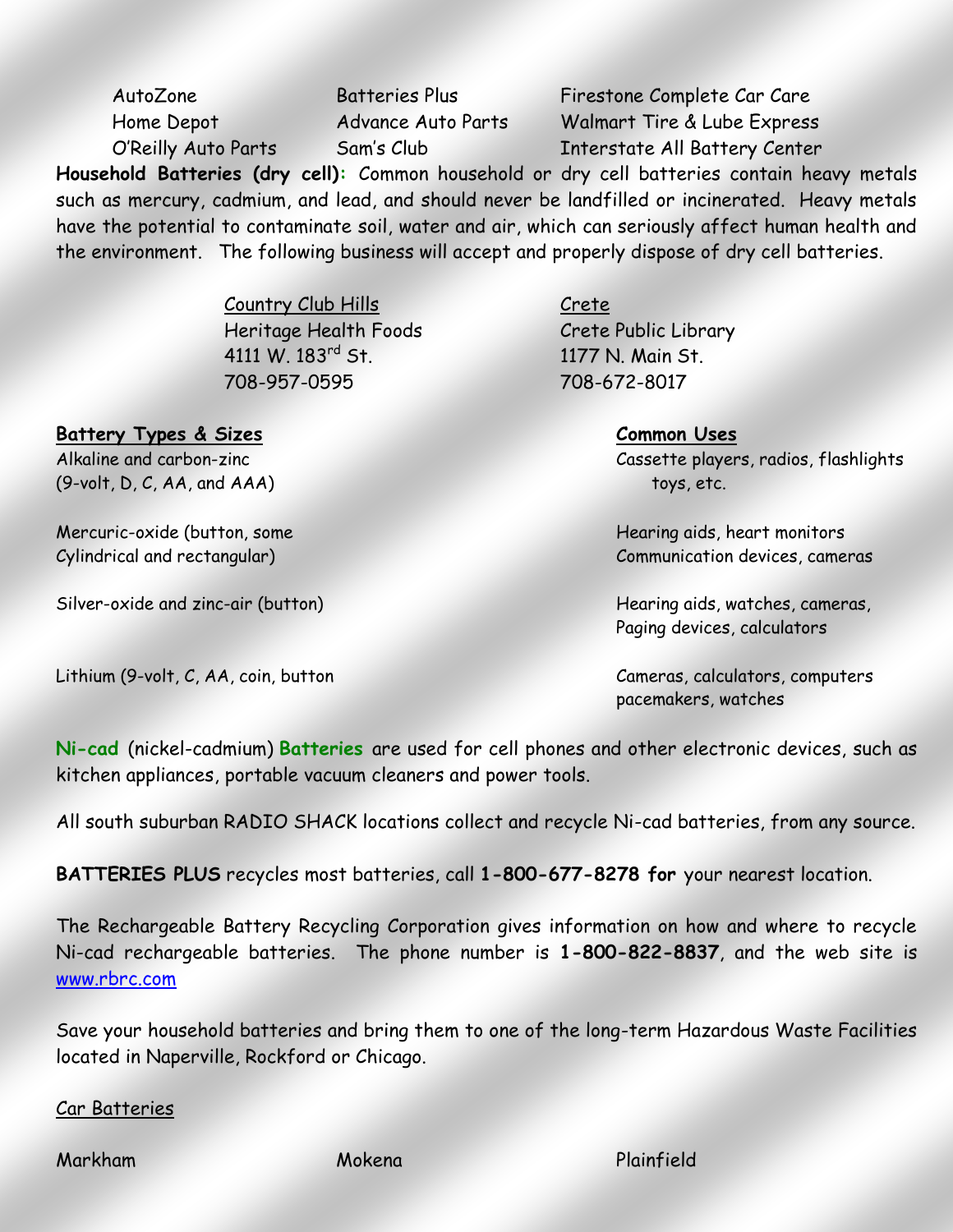Interstate Battery Interstate Battery Interstate Battery 16220 Crawford Ave 8500 191 St 23841 W. Areo Ct. 708-333-2580 708-479-4500 815-436-4787

The following businesses will also accept car batteries:

| - Advance Auto Parts  | - Sam's Club                   |
|-----------------------|--------------------------------|
| - Firestone           | - Wal-Mart Tire & Lube Express |
| -AutoZone             | - O'Reilly's Auto Parts        |
| - Murray's Auto Parts | -Batteries Plus                |
| -Home Depot           | - Tinley Auto Repair & Towing  |

#### **BULK ITEMS**

Large items such as couches, chairs, mattresses, dressers, and exercise equipment can be taken out with your household trash on a regularly scheduled trash day. Each waste hauler has certain guidelines and restrictions. Please call for detailed information.

# **COMPUTERS and OTHER ELECTRONICS**

Since computers and other electronic equipment contain hazardous materials such as mercury, cadmium, lead and brominated flame-retardants, they should never be disposed of in landfills.

Computers or other technology items that still work can be donated to the **Salvation Army**. Locations and information about pick-ups are available by calling 1-800-348-8700.

\*\*Assistive Technology Exchange Vintage Tech Recyclers United Cerebral Palsy 25503 W. Ruff St., Unit C 7550 W. 183rd St. 877-540-7269 708-444-8460 x231 Mon – Fri 9a – 3p

Tinley Park Plainfield (Will County Residents Only)

\*\*As of Oct 1, 2014 televisions are no longer accepted

#### **As of January 31, 2016 Best Buy no longer accepts any size televisions or monitors**

**Best Buy** recycles electronics that does not have a screen: DVD players, audio and video cables, cell phones and more. Three items per household per day will be accepted.

Most items are recycled free of charge, with a few restrictions.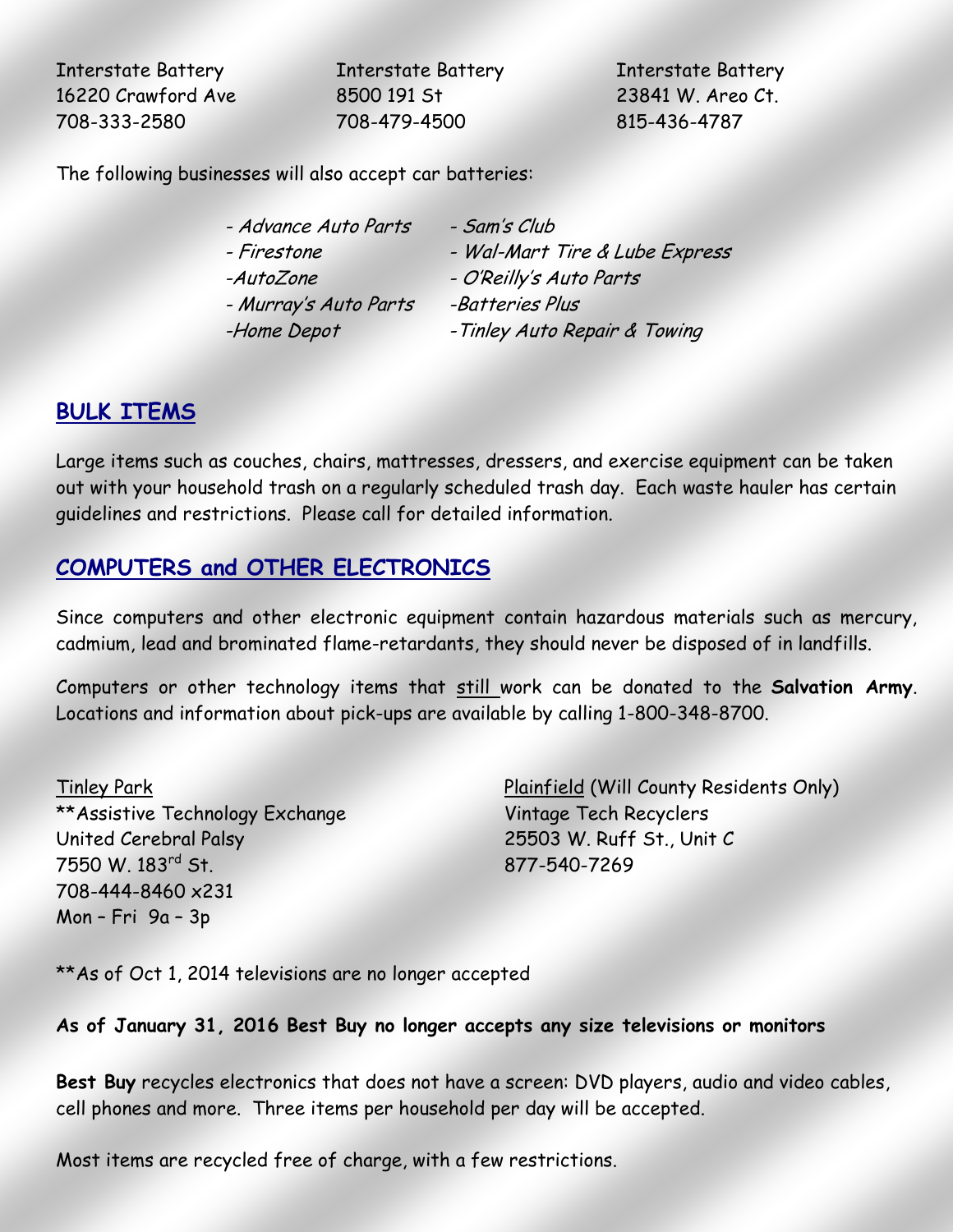Electronics containing refrigerants, such as mini refrigerators or air conditioners are not accepted.

Homewood Lansing Lansing Midlothian (708) 957-9348 (708) 895-8858 (708) 369-0133 17800 Halsted 17151 Torrence Ave 4925 Cal Sag Rd Orland Park Tinley Park

(708) 349-9251 (815) 469-1306 15052 LaGrange Rd 7330 191st St.

**Office Depot** - accepts electronics (except televisions) as a part of the Tech Box Recycling Program. The Tech Box Recycling service costs \$5, \$10, or \$15 per box, including shipping, handling, and recycling. All boxes are made using 100% recycled cardboard. Call your local Office Depot to see if they participate.

| Calumet City       | Frankfort                  |
|--------------------|----------------------------|
| $(708) 862 - 4900$ | $(815) 806 - 8661$         |
| 1370 Torrence Ave. | 11145 West Lincoln Highway |

Other Collection sites: **(Televisions are not accepted at these (\*) locations)**

**Keeling Family Foundation VetTech.US** collects electronics, refurbishes computers and donates them to those in need; women's shelters, churches, veterans, nursing homes, schools, hospitals, Fisher House and many others. VetTech accepts older model CRT televisions of all sizes by visiting website: [www.vettech.us](http://www.vettech.us/) or call 708-533-5464. Fees apply

**Alsip**: No CRT's BHL (E-Recycle Company) \***Lansing:** Goodwill Retail Store: 12841 S. Pulaski Rd 3679 Ridge Rd. Call first fees may apply 708-474-4102 708-926-2418

**\*Blue Island:** Public Works Dept. **Lynwood**: Lynwood Recycling Center 3153 Wireton Rd. 21540 Lincoln Hwy. Mon-Fri 7a-3:30p Mon-Fri 7a-5p. Sat 9a-2p No CRT's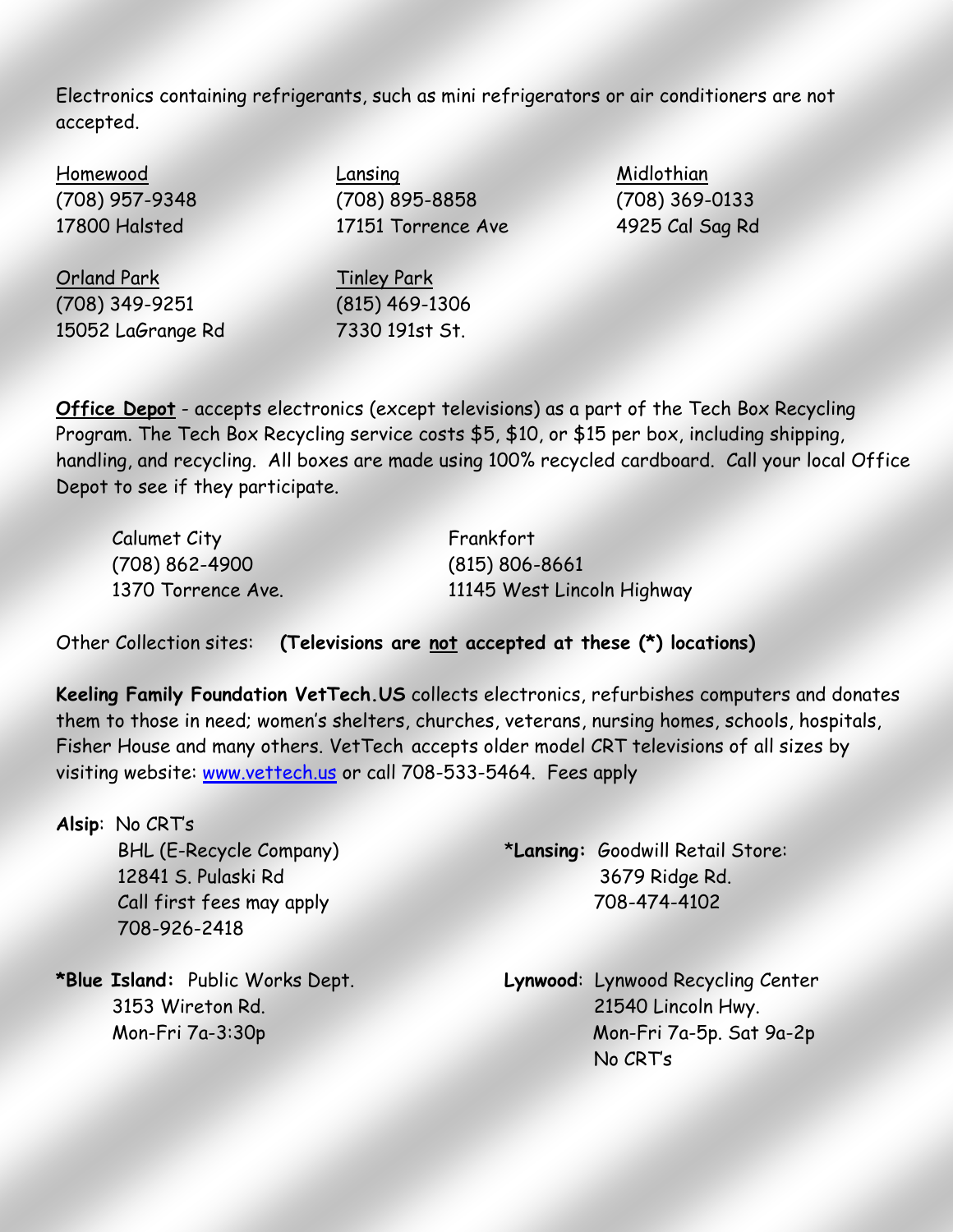708-824-0433 Mon-Fri: 9a-4p M-T-W-F 10a-4p, Th-10a-8p Sat 10a-3p

Mon-Sat: 8a-9p Fees apply call Sun 9a-8p 708-314-8624 708-429-9030

#### **\*Salvation Army (as of March 4, 2015)**

150 N. Halsted Street Chicago Heights 8:30a – 7p M – Sat 708-754-4859

Will takes 6 electronic items per day 3100 Lewis-Sherman Drive 1-800-333-3330 Mon-Fri: 10a-2p

#### **Kankakee Public Works Bradley Public Works**

401 W. Oak Street 210 E. Broadway Street (815) 933-0444 (815) 933-0444 Tuesday, Wednesday & Thursday Tuesday, Wednesday & Thursday  $8a - 3p$  8a – 3p

**\*Crestwood:** Pass it on Thrift Center **\*Markham**: Bremen Township Hwy Dept. 5435 W. 127th St 16361 Kedzie Pkwy.

\***Midlothian** Fire Station #2 \***Oak Forest:** Bremen Youth Services 14700 Homan Ave. 15350 Oak Park Ave. Mon-Fr: 4p – 8p Mon-Fri: 9a-3p Sat: 1p – 5p 708-687-9200

**\*Orland Park:** Goodwill Retail Store **Momence**: Illinois recycling Services 7400 W. 159<sup>th</sup> St. 12 N. Dixie Highway

**\*Staples \*Steger:** EcoSAFE **Call First**: 708-646-5204 or 708-918-9935

**Will County Residents Only** ID required to Prove Will County Residency

#### Washington Township/Beecher **Mokena: Mokena:**

(Off Indiana Ave, 1 mile E. of Dixie Hwy) 708-479-3927 (815) 727-8834 Tuesday and Thursday: 7a – 3p

30200 Town Center Road Residential Electronic Recycling Program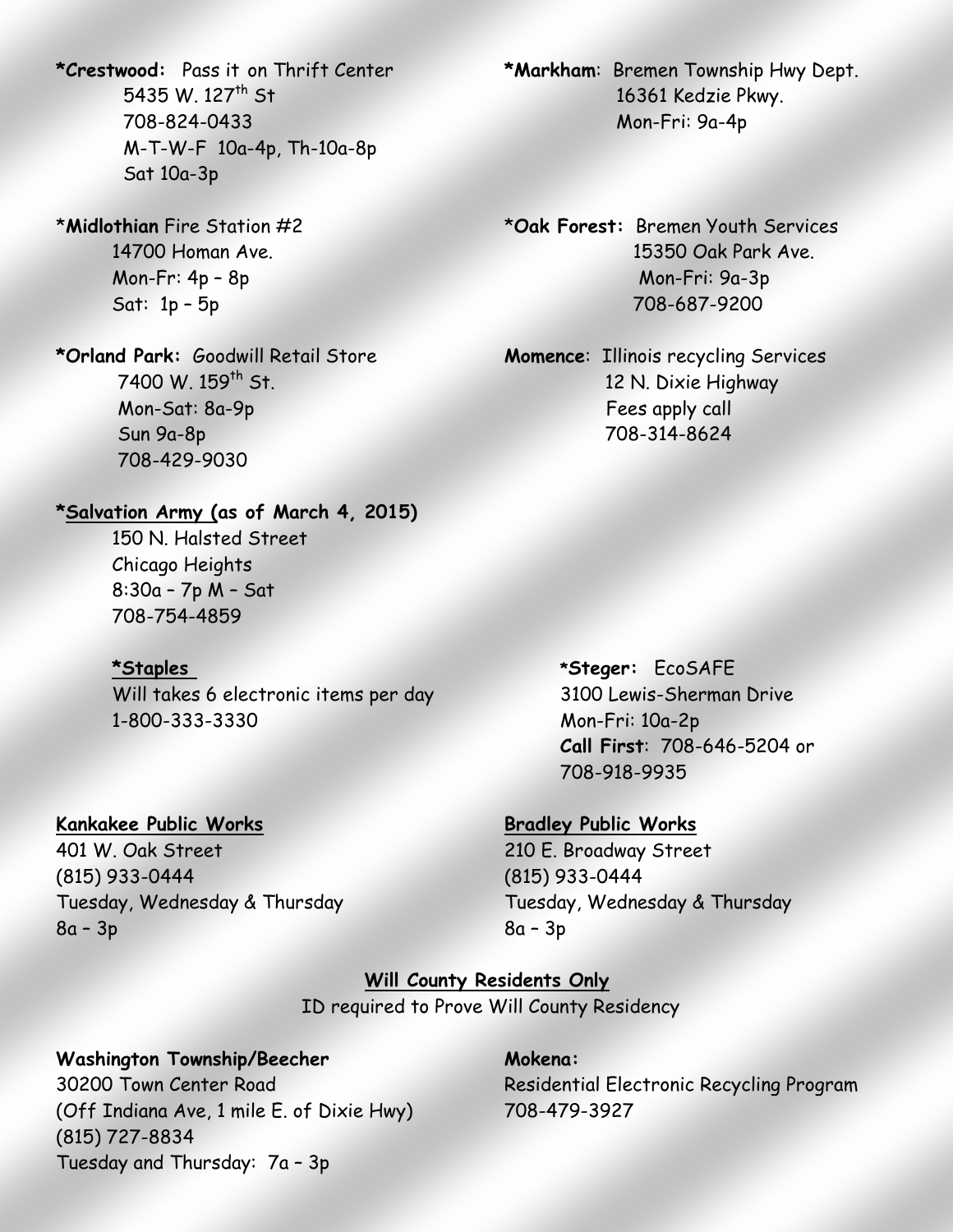**New Lenox: New Lenox Township Peotone Police Department** 1100 S. Cedar Rd. 208 E. Main St.  $2^{nd}$  and  $4^{th}$  Wed 5p - 7p 1 815-485-6431 Limit 2 televisions per vehicle Limit 2 televisions per vehicle

 $1<sup>st</sup>$  and  $3<sup>rd</sup>$  Wed 5p - 7p

**FIRE EXTINGUISHERS**

The following places will accept and properly dispose of old fire extinguishers:

189<sup>th</sup> & Wolf Road, E-3 12845 S. Cicero Ave. Mokena, IL (708) 479-6490 Alsip, IL (708) 597-4600

EFR Fire Equipment Reliable Fire Extinguishers & Equipment

#### **FLUORESCENT BULBS**

Fluorescent bulbs should never be disposed of in landfills. When shattered, fluorescent bulbs release mercury and other metals that are very hazardous to humans and to the environment.

Most **Home Depot** stores will take the long fluorescent bulbs for recycling. Bulbs should be placed in a plasitic bag and taken to the "Returns Department" where there will be a designated drop off point.

**Compact Fluorescent Bulbs (CFL)** - This type of light bulb uses a fraction of the electricity used by incandescent light bulbs. CFLs are becoming a household name. They use less power and have a longer rated life. A CFL can save in electricity costs over the lamp's lifetime compared to an incandescent lamp. Like all fluorescent lamps, CFLs contain mercury and residents may also bring their bulbs to one of the Household Hazardous Waste facilities located in Naperville, Rockford or Chicago. Information is available on Illinois EPA's web site at [www.epa.state.il.us](http://www.epa.state.il.us/) or by calling 217-785-8504

Home Depot Home Depot Home Depot

Home Depot Home Depot Home Depot 17845 Halsted Street 20808 Cicero Avenue 7300 W. 159th Street Homewood, IL Matteson, IL Orland Park, IL 708-647-6084 708-481-1551 708-614-9200

12000 S. Cicero Avenue 1550 Torrence Avenue 14053 S. Bell Road Alsip, IL Calumet City, IL Homer Glen, IL 708-239-1873 708-730-9100 708-301-5139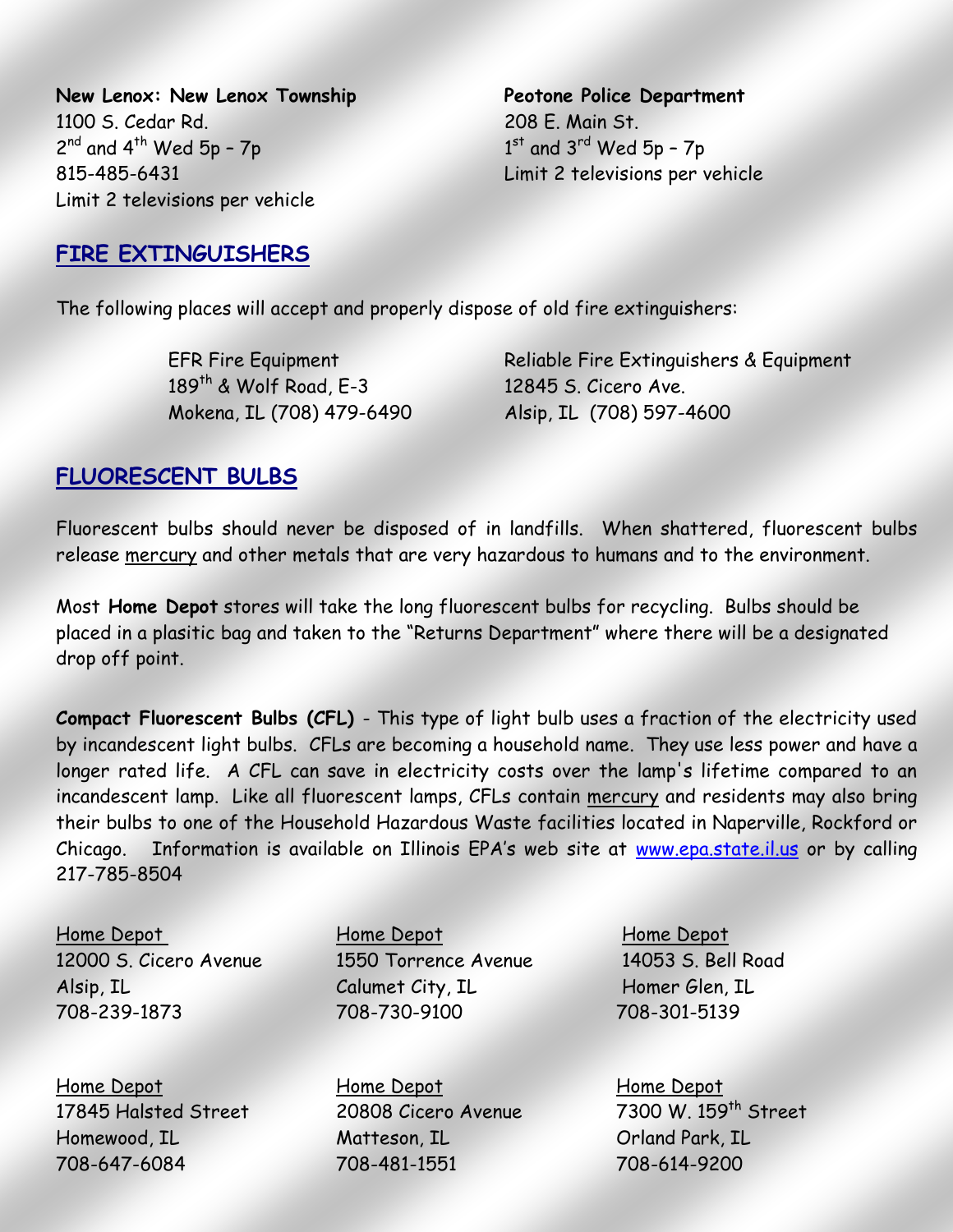#### **HEATING OIL**

Residential heating oil should be drained from tanks into sturdy containers, and delivered to a Household Hazardous Waste Collection for proper disposal. For commercial quantities, businesses can contact Heritage Environmental Services, 15330 Canal Bank Road, Lemont, IL. The phone number is (630) 739-1151.

#### **MOTOR OIL**

Motor oil never wears out; it just gets dirty. Oil can be recycled, refined and used again, reducing our reliance on imported oil.

The following businesses will accept waste oil and oil filters at no charge:

| - Auto Zone  | - Oil Experts  |
|--------------|----------------|
| - Jiffy Lube | - Oil Express  |
| - Murray's   | - Pep Boys     |
| - Oil & Go   | - Pit Stop 500 |

#### **PACKING MATERIAL**

Bubble wrap, styrofoam, packing "peanuts" and old boxes can all be reused by shipping businesses. Bring the material to any UPS Store (formerly Mail Boxes, Etc.) No food packaging will be accepted.

Contact [www.polystyrene.org](http://www.polystyrene.org/) for more recycling options.

I SOLD IT ON EBAY 18090 Wolf Rd Orland Park, IL 60467 (708) 590-4658

#### **PAINT**

To dispose of **latex** (water-based) paint, mix it with an absorbent material such as kitty litter or strips of paper. When it is dry, the material can be placed in the garbage with other household trash. Or allow the can to dry, then recycle the can and lid. If it cannot be recycled leave can next to garbage can with the lid off.

Several Ace Hardware Stores, through Earth Paints Collections Systems, will recycle latex paint for a nominal charge per container. This fee helps to offset the cost of recycling the paint and containers.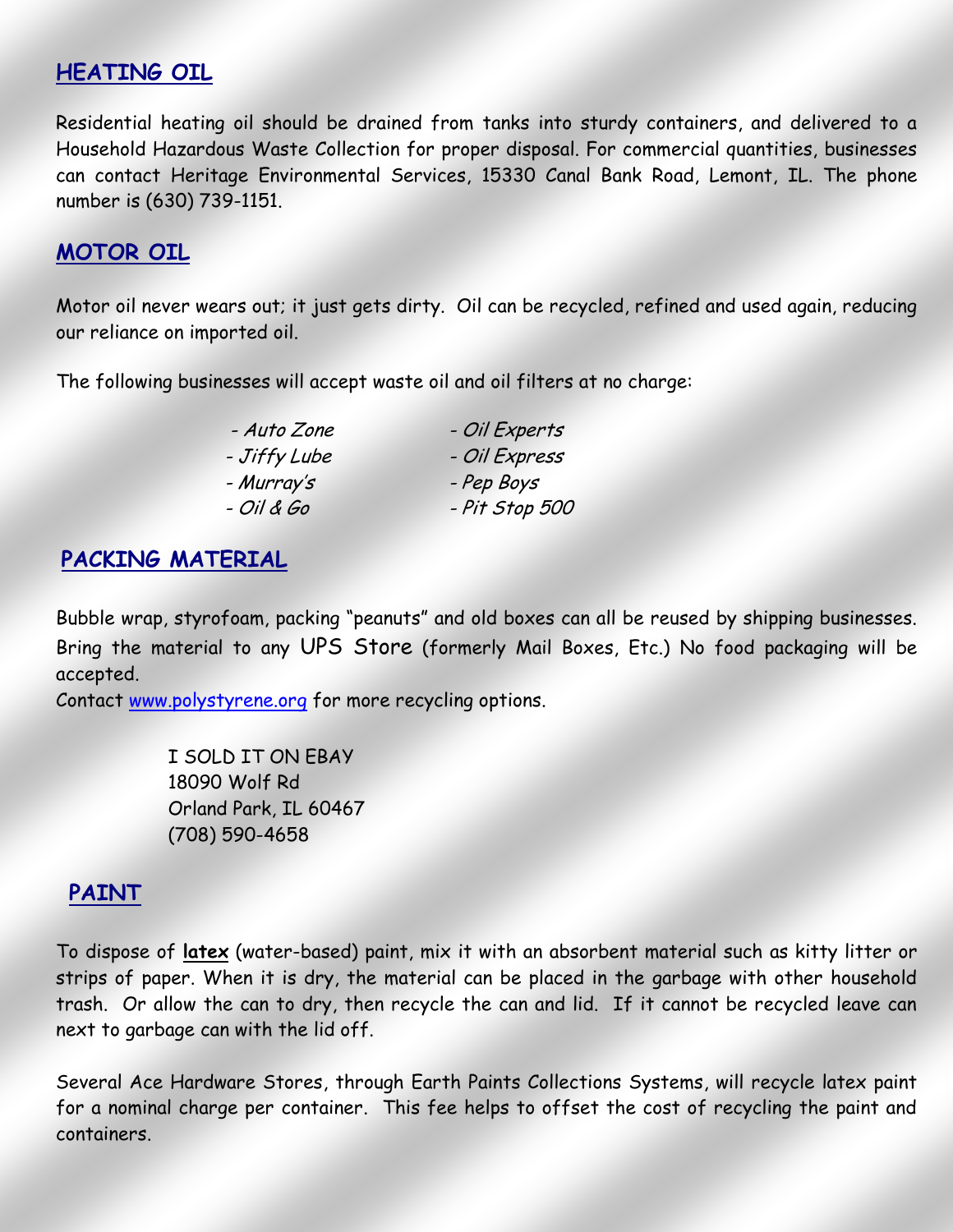Per container recycling fees\*

1 – Quart - \$1.50 1 – Gallon - \$2.50 5 – Gallon - \$8.00

\*All recycling fees are charged per container regardless of the amount of paint in the can. Ace Hardware Locations:

| Homewood            | Orland Hills                  |  |
|---------------------|-------------------------------|--|
| 18410 Governors Hwy | 9545 W. 167 <sup>th</sup> St. |  |
| 708-799-8286        | 708-460-8140                  |  |

| <b>Tinley Park</b>     | New Lenox      |
|------------------------|----------------|
| 16725 S. Oak Park Ave. | 358 West Maple |
| 708-429-2770           | 815-485-3040   |

Call your local Ace Hardware Store to see if they participate in this recycling program.

**Krud Kutter** Waste Paint Hardener (Earth Friendly) is great for latex paint/colorant spills and disposal. Easy to use, turns liquid paint solid for curbside disposal, works in minutes. 3.5oz bag will treat 2/3 gallon of paint. Product can be purchased from:

Ace Hardware Home Depot Target Wal-Mart

To dispose of **oil-based** paint, store it until paint can be taken to one of the long-term Household Hazardous Waste facilities located in Naperville, Rockford or Chicago. Information is available on the Illinois EPA web site at [www.epa.state.il.us](http://www.epa.sate.il.us/) or by calling 217-785-8604.

#### **PAPER RECYCLING (Shredding Services)**

Call first to set up drop off date.

Blue Island Shark Shredding, Inc. ACI 1-866-557-4275 2872 Vermont Street 708-388-0011 708-388-1099 18811 S. 90<sup>th</sup> Ave. Office Max - \$0.59 per pound Mokena, IL More information. [www.sharkshredding.com](http://www.sharkshredding.com/)

Call your local Office Max for Serves: Chicagoland, NW Indiana, Souther Wisconsin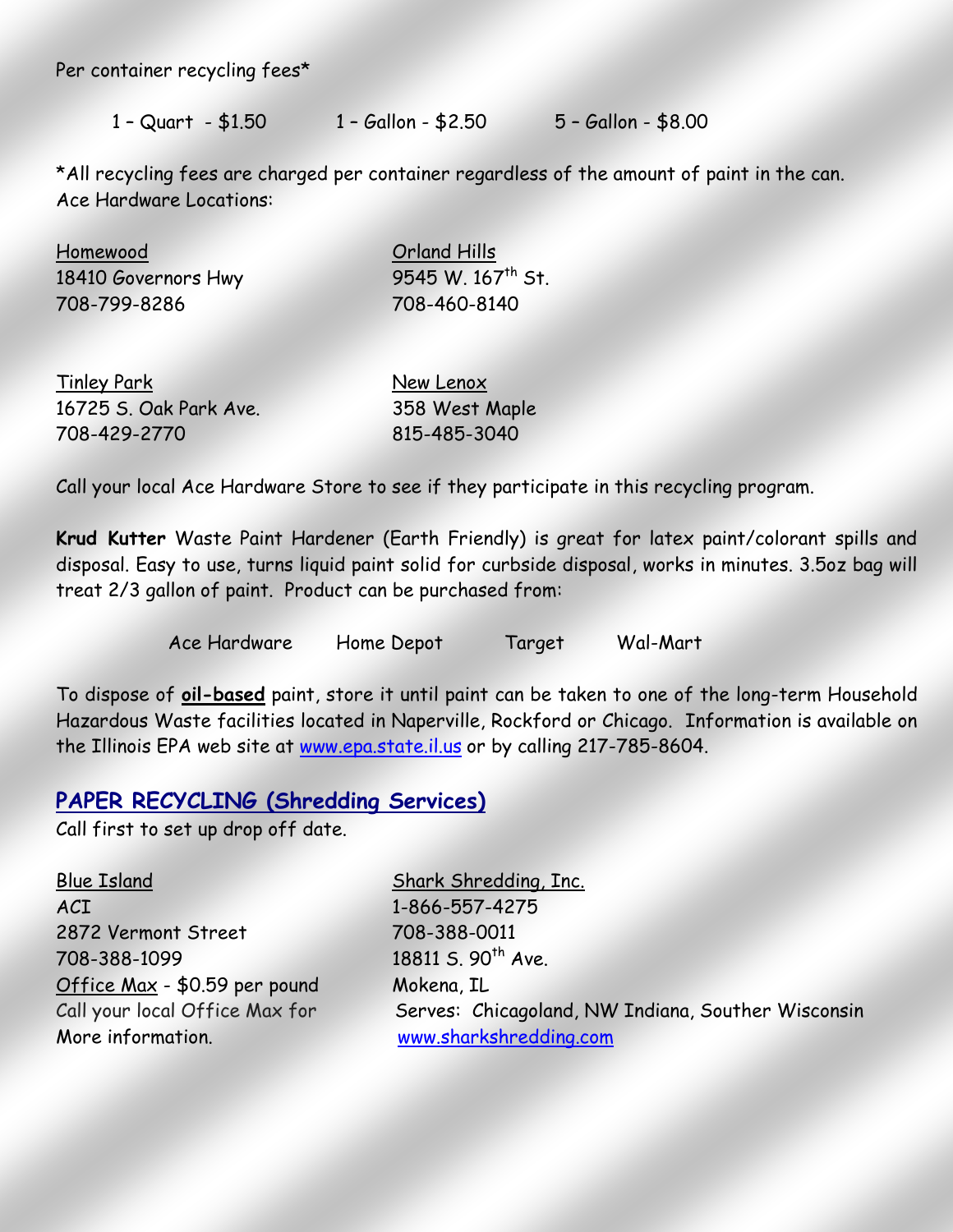#### **PHARMACEUTICALS**

Pharmaceuticals and personal care products (PPCPs) are a growing concern in the recycling/disposal community. It has been found that pharmaceuticals are surviving water treatment facilities and making their way into drinking water. The EPA has asked people to stop flushing unwanted medications down the drain.

Drop off Locations:

#### Walgreens Kiosk

Walgreens safe medication disposal kiosks provide a safe and convenient way to disposal of unwanted, unused or expired medication at no cost, year around.

Call your local Walgreen for availability.

New Lenox Residents Orland Hills Residents 701 W. Haven 16033 S. 94<sup>th</sup> Ave.

Doc's Drugs (Expired Medication Only) 1277 Dixie Highway, Beecher, IL 708-946-3714

New Lenox Police Department Contained Article Department

| Doc's Drugs (Expired Medication Only) | Doc's Drugs (Expired Medication Only) |
|---------------------------------------|---------------------------------------|
| 25624 Governors Highway, Monee, IL    | 222 Harlem Avenue, Peotone, IL        |
| 815-534-8540                          | 708-258-6811                          |

South Chicago Heights Police Department 185 W. Sauk Trail

Expired or unwanted items accepted: prescription medication, over-the-counter medication, medicated shampoos, prescription inhalers, over-the-counter inhalers, glass thermometers (contain mercury), medical devices containing mercury (blood pressure units, barometers, etc.).

Old and outdated medicines and pharmaceuticals may also be taken one of the long-term Household Hazardous Waste facilities in Naperville, Rockford or Chicago. No red bags or needles are accepted. Information is available at [www.epa.state.il.us](http://www.epa.sate.il.us/) or by calling 217-785-8604.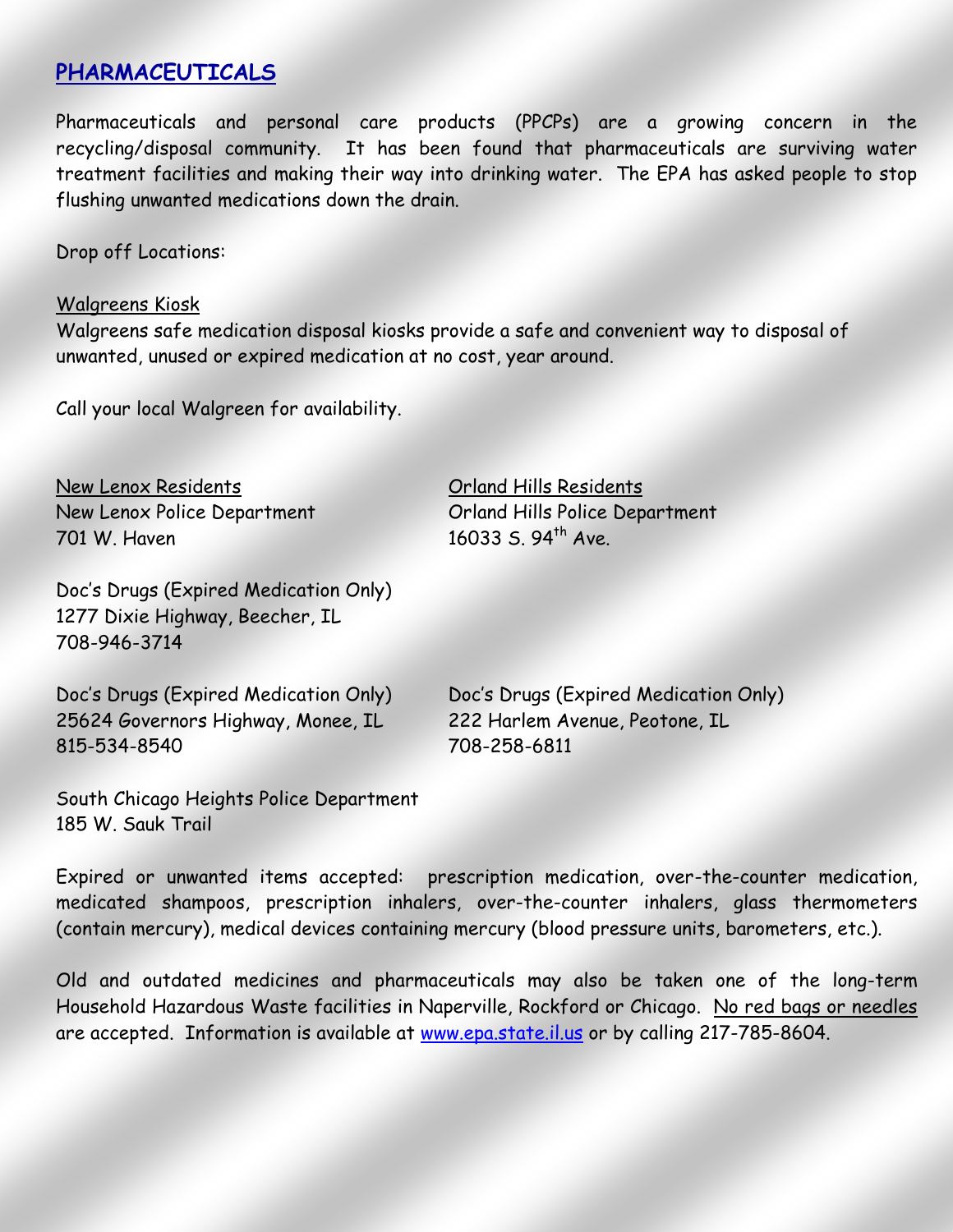#### **PROPANE TANKS**

Propane is a highly flammable gas that is used in tanks for gas grills and bottles for camp stoves and lanterns. These tanks and bottles require special handling and should never be thrown out with regular household trash. They are pressurized, and may explode or ignite when crushed inside garbage trucks, threatening the safety of the haulers and damaging their equipment.

Residents can drop off used propane tanks at the following places:

AMERIGAS Ashland Propane 2801 East 175th St. 16525 Vincennes Ave. (Will also repair and refill tanks)

Crete Supply Inc. AMERIGAS

25608 S. Dixie Hwy 25224 W. Rt. 30 708-672-3300 (tanks up to 20lbs)

Lansing, IL (708) 534-2263 South Holland, IL (708) 339-3400

Crete, IL 60417 Plainfield, IL (815) 436-2011

### **RAILROAD TIES**

Residents can bring railroad ties to Homewood Disposal, Inc., 1501 W. 175<sup>th</sup> St., Homewood, Illinois, 708-798-1004.

# **SMOKE DETECTORS**

There are two basic types of smoke detectors, photoelectric and ionizing, and proper disposal of non-functioning smoke detectors depends on the type. Photoelectric detectors do not contain hazardous material and may be disposed of in the trash – after the battery is removed. Ionizing smoke detectors contain small amounts of a radio active material called Americium-241. (Am-241 has a half-life of 458 years.) The U.S. EPA, in conjunction with the Purdue Research Foundation, suggests that the best way to dispose of an ionizing smoke detector is to send it back to the manufacturer. If it still works, you can also take it to the **Salvation Army** to be reused.

# **SYRINGES (SHARPS)**

Syringes/sharps can be placed in a rigid container, such as detergent bottle. Secure the lid with tape, and throw the container out with other household trash. This is to protect waste haulers who can contract AIDS or other serious infections from a puncture,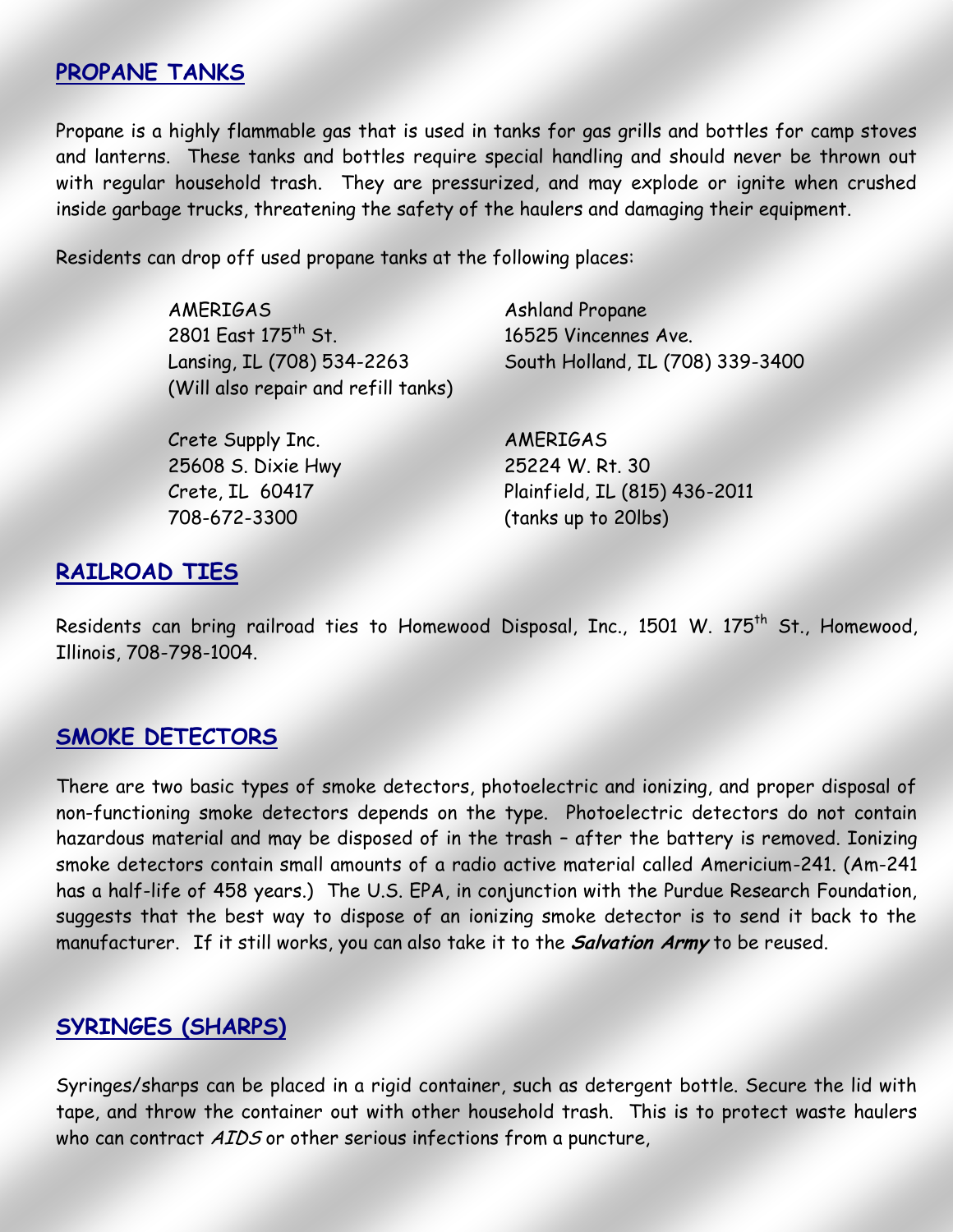# **TELEVISIONS**

**VetTech.US – Keeling Family Foundation** – Accepts CRT Televisions of All Sizes by calling 708-533-5464 to schedule a drop-off or make arrangements for a pick up. Fees Apply

**Illinois Recycling Services** is a full service residential & B2B recycler. Specializing in TV recycling as well as scrap computers, appliances and all other electronics devices. Nationwide pickup service available with curbside residential services available in the Chicagoland area. Fees apply for more information call 708-314-8624.

# **THERMOSTATS & THERMOMETERS**

Most household thermostats and thermometers contain mercury. To ensure proper disposal, old thermostats and thermometers should be stored safely until items can be taken to one of the long-term hazardous waste facilities located in Naperville, Rockford or Chicago.

Another resource to help locate a disposal site go to: **[http://www.thermostat-recycle.org](http://www.thermostat-recycle.org/)** Enter your zip code and submit. A populated list of recycling locations closest to you is generated. It is suggested that you call before going to ensure that company is still participating in the recycling program.

#### **TIRE TIES**

Homewood Disposal Service 708-798-1004 Call for more information

#### **TIRES**

Almost 300 million used tires are generated each year in the U.S. Stockpiles of old tires present a serious solid waste disposal problem because they are a potential fire hazard, can contaminate ground water, and can breed mosquitos. Scrap tires should be collected to be retreaded, burned for energy, or converted into molded rubber products, rubberized asphalt paving, and athletic surfaces.

To properly dispose of used tires, contact your nearest dealer. Almost all dealers accept old tires and charge a disposal fee of approximately \$3.00 per tire.